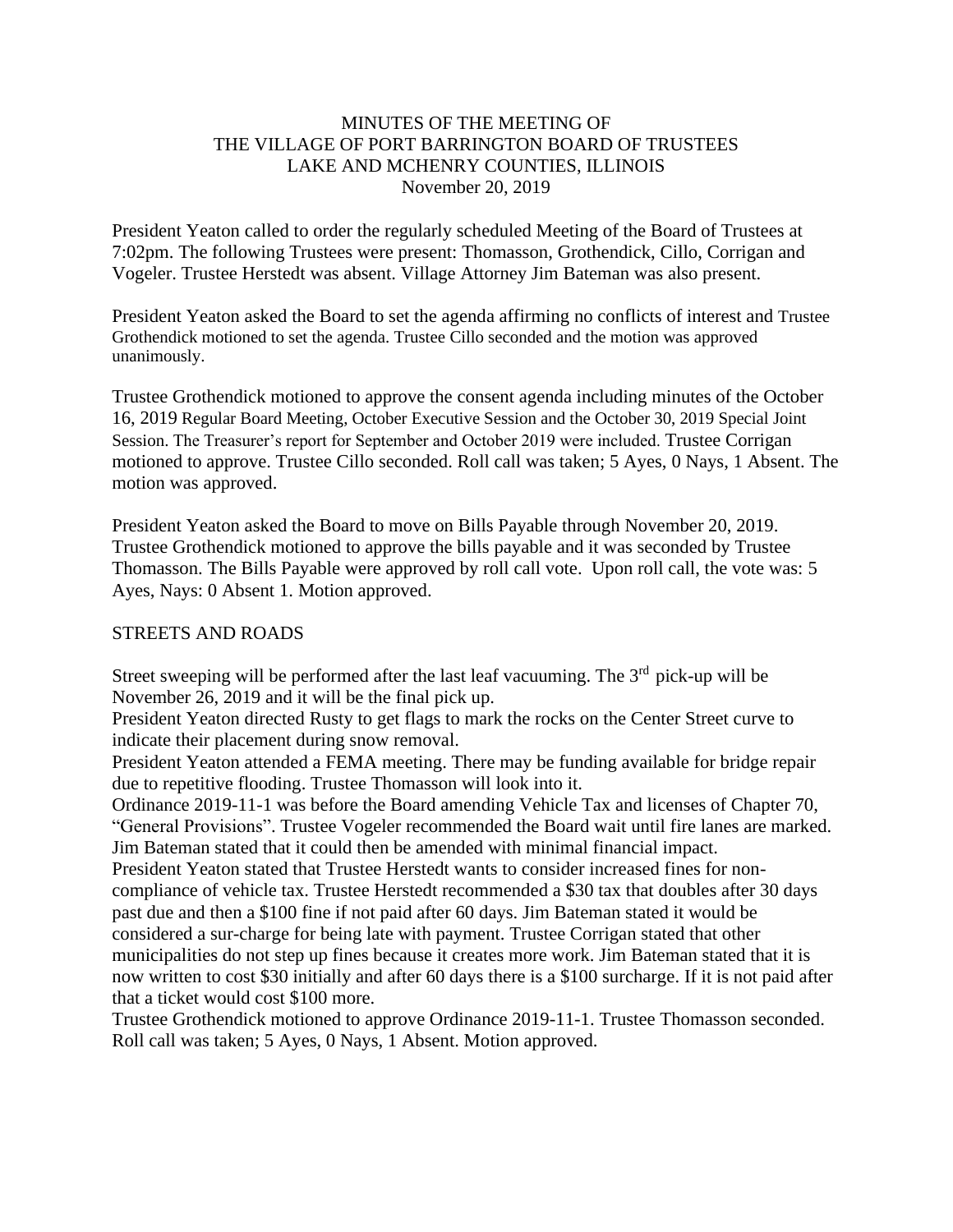#### HEALTH AND SAFETY

President Yeaton stated that Trustee Herstedt could not by physically present but wanted to participate remotely. Trustee Herstedt joined remotely at 7:22pm. Trustee Grothendick stated that the last leaf vacuuming was hindered by snow so one more date was arranged.

President Yeaton stated that Ordinance 2019-11-2 was before the Board regarding cannabis. Mike Weiner of the Planning Commission was present and stated there were no residents at the Public Hearing. The Planning Commission recommended a buffer of 60' to 500' from residential property. The Board would decide the exact amount. Jim Bateman stated that the State does not have a buffer for adult use but does for a medical dispensary of 1,000' to 2,500' from residences. Mike Weiner stated that their Board was not in favor of transportation or cultivation centers. Craft growers, infusers, processors and dispensary centers were approved. Their vote was 4 approve, 1 no, 1 absent. Trustee Vogeler stated that it would be conditional use so a buffer could be established as part of the negotiation.

Trustee Herstedt exited the meeting at 7:47pm.

The Board considered the Planning Commission recommendation for conditional uses. President Yeaton described processing and infusing uses as potentially tax revenue generating in future. Trustee Corrigan stated he believes the Village must have a tax generating business at Darrell and Roberts Roads and the Board should not be open to non-tax generating businesses. President Yeaton stated that the conditional use allows it to be considered case by case. Trustee Grothendick agreed.

Trustee Corrigan motioned to approve a dispensary only. Trustee Thomasson voted aye. Trustees Cillo, Grothendick and Vogeler voted nay. Trustees Vogeler and Corrigan expressed concerns about denying conditional uses and extended expensive battles to disallow. Trustee Thomasson recommended only allowing craft growers and cultivation in combination with a dispensary. Jim Bateman will amend the Ordinance. Every use except transportation and cultivation would be conditional as long as in tandem with a dispensary on the same site. The Excise tax would be set at 2.5%. Trustee Thomasson motioned to direct Jim Bateman to amend the Ordinance. Trustee Vogeler seconded. Roll call was taken. 5 Ayes, 0 Nays, 1 Absent. Motion approved.

#### FINANCE

The annual Tax Levy Resolution 2019-230 was before the Board. Trustee Corrigan motioned to approve. Trustee Grothendick seconded. Roll call was taken. 5 Ayes, 0 Nays, 1 Absent. Motion approved.

Trustee Corrigan motioned to approve accept a 50% settlement payment from Nicor regarding the claim for damage to culverts. Trustee Cillo seconded. Roll call was taken. 5 Ayes, 0 Nays, 1 Absent. Motion approved.

President Yeaton stated she spoke to Frank DeSort about filling out citations in-house for nonpayment of the vehicle tax. Frank could sign the citations and attend adjudication. The costs make it prohibitive. Frank suggested entering the information into the new Building and Zoning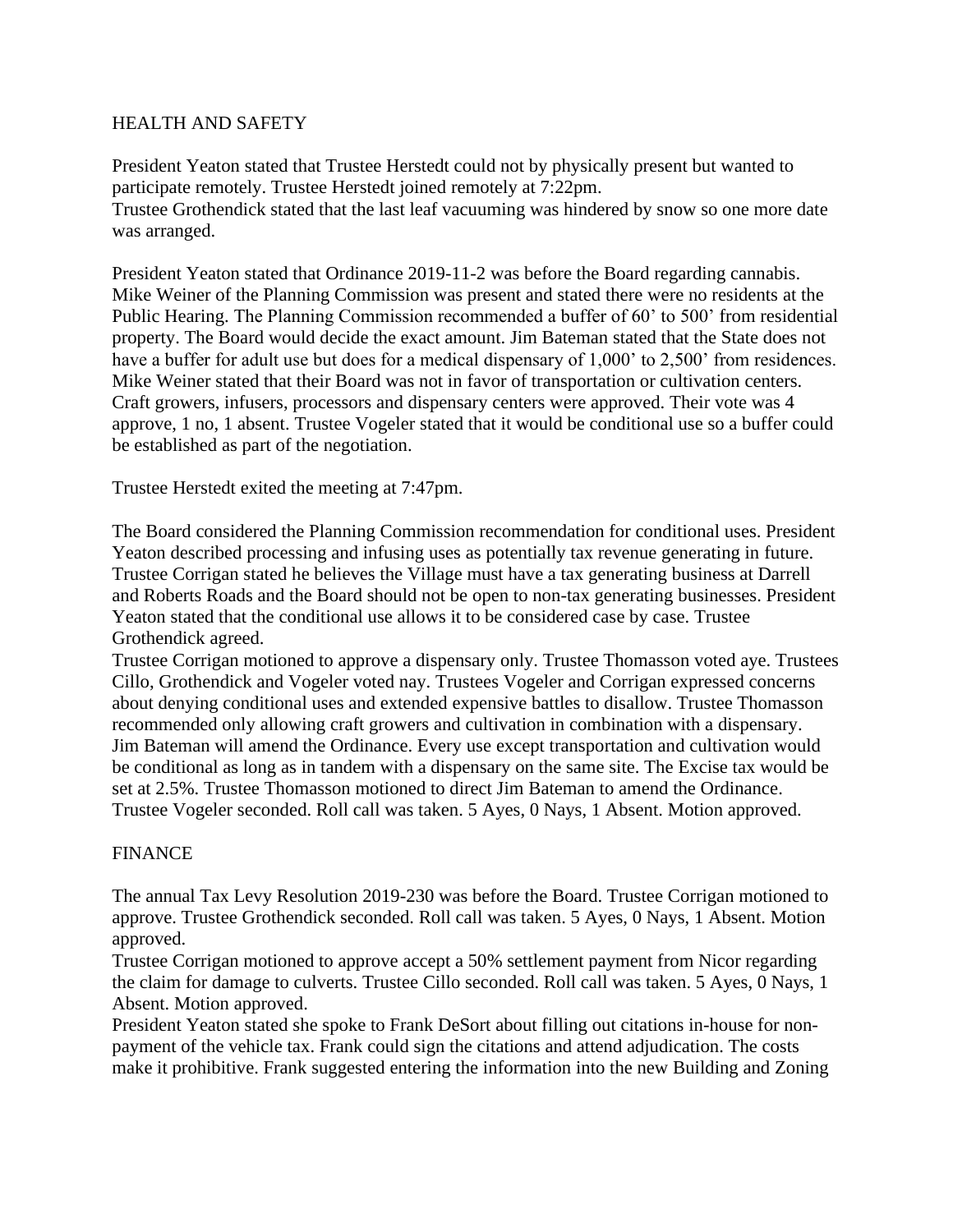software to flag when resident is seeking a building permit. Trustee Corrigan will provide a list to Frank of the addresses that are non-compliant.

### POLICE

President Yeaton stated that scheduling will be through herself when Trustee Herstedt is out of town.

The Village received only approximately \$300.00 from adjudication. Follow up would be done to verify the amount. The Village will be assigned a new Code Enforcement Officer. He will be checking to be sure boats are on improved surfaces.

120 S. Center Street is vacant so safety checks are being performed.

President Yeaton gave a formal letter asking for a quote for police including animal control and adjudication to Wauconda.

### PARKS AND BEACHES

Trustee Cillo stated that the Chili Cook-off was well attended. The Volunteer Appreciation Party will be December  $12<sup>th</sup>$  at No Wake Bar & Grill. The Santa Parade and Party will be December 22<sup>nd</sup>.

Trustee Corrigan exited the meeting at 8:30pm.

### BUILDING AND ZONING

Mike Weiner stated that the Planning Commission reviewed the permitted use table. They recommended some changes and he described them. Trustee Vogeler stated he wanted to table any action until the Board could review their recommendations and consider.

Ordinance 2019-11-2 was before Board regarding Building and Zoning fee schedules. Trustee Vogeler motioned to approve. Trustee Cillo seconded. Roll call was taken: 4 Ayes, 0 Nays, 2 Absent. Motion approved.

Trustee Vogeler stated he spoke to someone about the CRS application who believes the Village could be set up by October 2020. The CRS is a Community Rating Service that could result in discounted flood insurance through FEMA for the Village residents.

Frank DeSort is working with the owners of 215 Eastwood Court to get them to sign over the deed so the Village can demolish the building. Two bids were received to provide demolition services. Trustee Vogeler asked for direction from the Board on whether they are willing to spend approximately \$10,000.00 to demolish that building. The Board agreed.

#### VILLAGE ENGINEER

President Yeaton stated that the Riverwalk annual association meeting was held on November 7, 2019. They turned the rills on and intended to run it until the end of the month. President Yeaton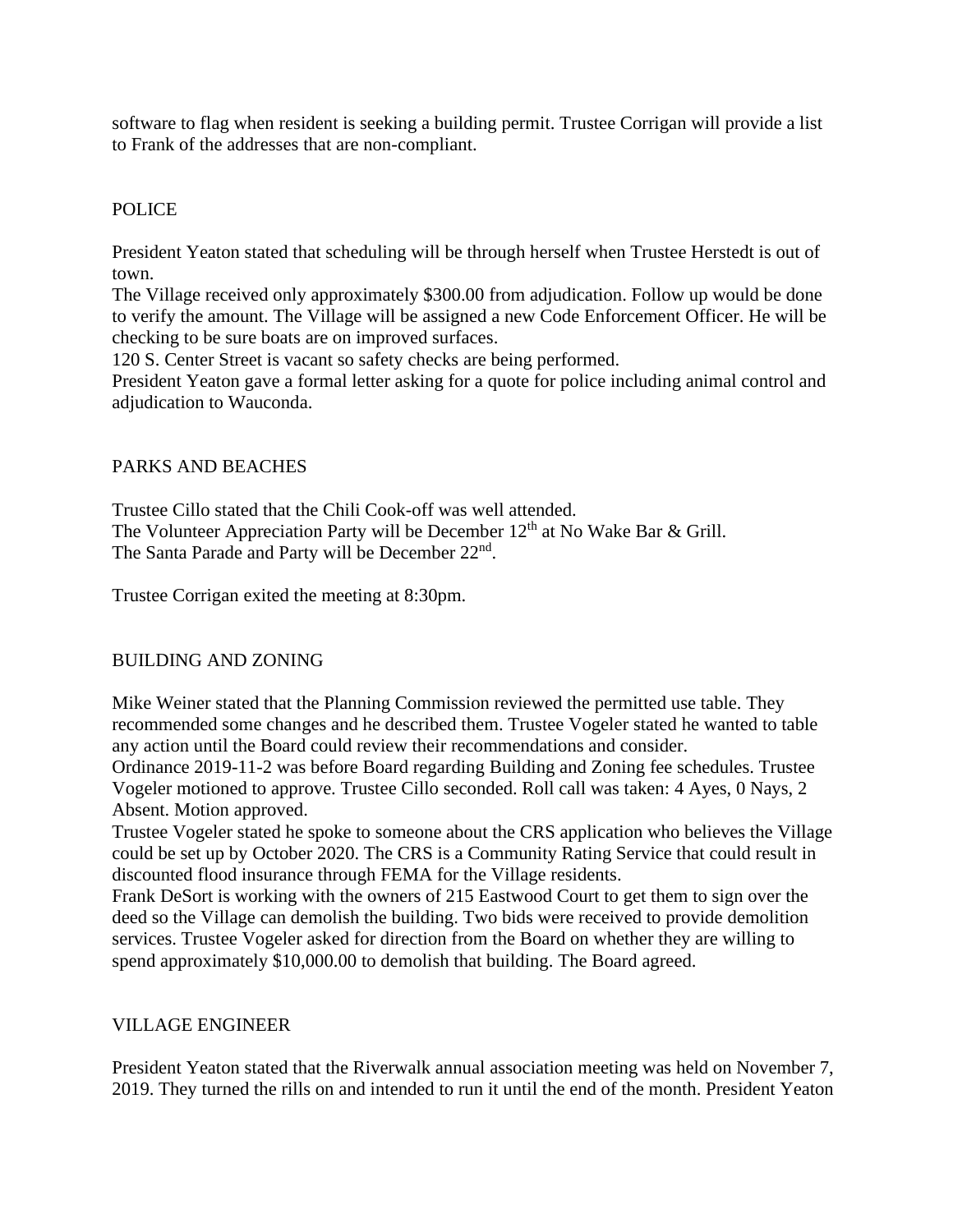contacted Manhard Engineering. Their permit for clean-out was issued specifically if they did not turn the water on. The 14-point process to permit, including waiver of liability to the Village was not followed. It was suggested that prior to red-tagging a dye test be performed. Manhard suggested the idea to the Riverwalk board and they rejected the idea. President Yeaton stated that 2 tests would be needed. One with the rill on the other with it off. It may be too cold and have to wait until spring.

## ADMINISTRATION

Donna Erfort stated that the September Board minutes would be on the December agenda. Trustee Vogeler motioned to approve the 2020 calendar for meetings. Trustee Grothendick seconded. Roll call was taken: 4 Ayes, 0 Nays, 2 Absent. Motion approved.

### PBWWC

President Yeaton stated she would attend a Fox River flood control meeting.

# VILLAGE PRESIDENT

President Yeaton gave disaster plans from FEMA to Trustee Grothendick. President Yeaton attended the Safer Lake County meeting regarding sex trafficking and domestic abuse and also the Lake County transport meeting where grant money was discussed. There is \$190 Million grant money in Lake County. \$30 million will be used to improve route 120. President Yeaton recommended annual reviews for employees and Trustees and in creating an employee handbook. The handbook would be given to Jim Bateman and then reviewed by the Board to approve.

### OLD/NEW

Trustee Grothendick stated that a monitor was installed on the siren and it sends texts for low voltage on the battery.

The meeting was open to the floor at 9:03pm.

Dave Nelson of 222 Eastwood Avenue had composed a list of questions for the Board relative to a letter that was sent regarding parking on Eastwood. A request was made for a barricade at the end of Eastwood at the river. Three passes were issued per home for parking and he requested that be waived. The residents don't want a placard with their address posted for perceived safety and security reasons. Residents wanted to know if the Village would plow those parking spaces and also mow the grass nearby. The Board addressed all the questions. The residents were